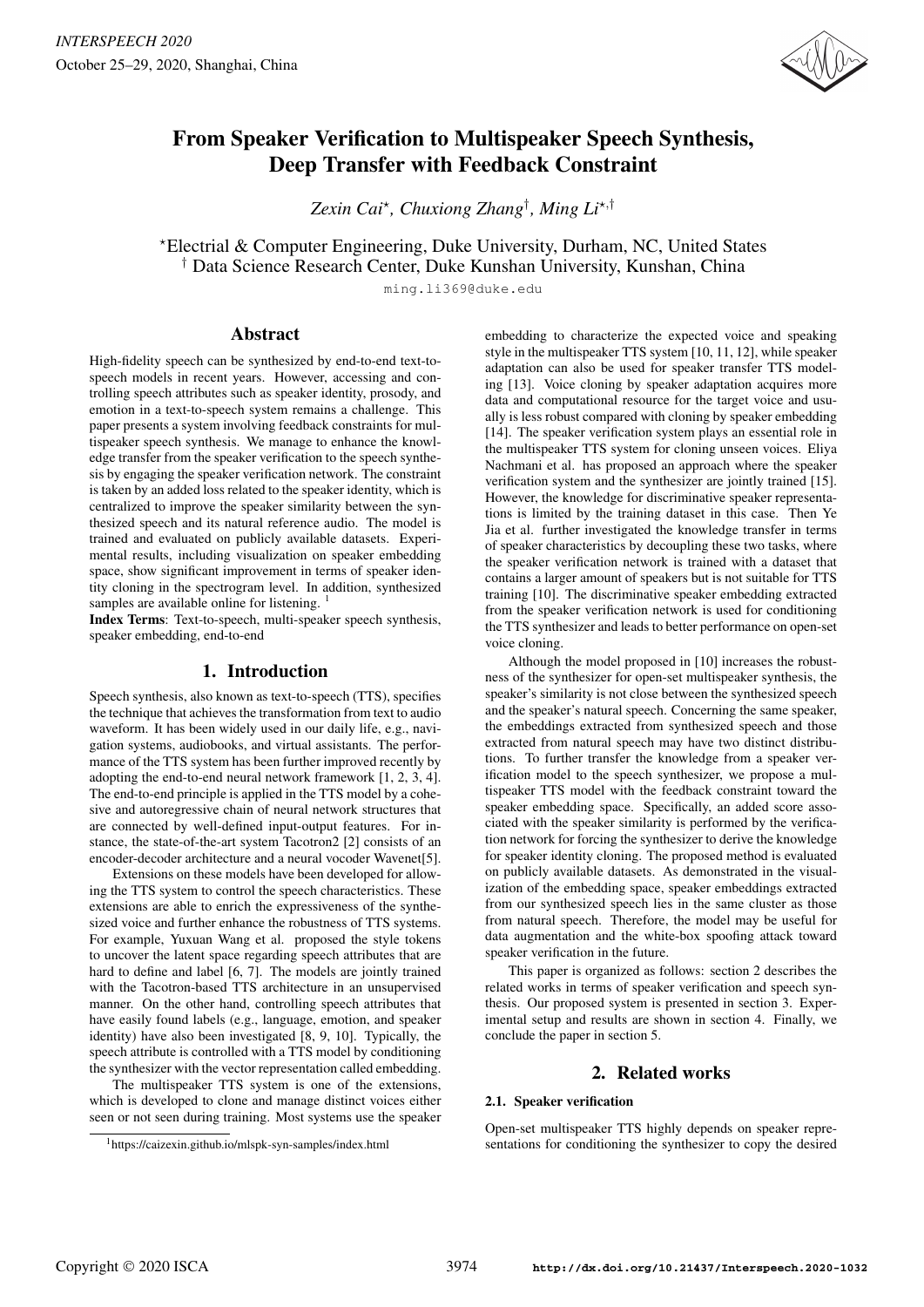

Figure 1: *The overall training framework of deep speaker verification systems*

voice. To that end, speaker verification systems, especially textindependent systems, are often used for feature extraction regarding their discriminative speaker representations.

In the speaker verification field, deep speaker feature learning systems proposed in recent years have achieved comparable performance or even surpassed the classical i-vector systems [16, 17, 18]. The overall training architecture of the deep speaker verification system is shown in figure 1. Specifically, the speaker verification model takes variable-length audio signal  $x = [x_1, x_2, x_3...x_n]$  as input and convert the signal into frequency-domain acoustic features, e.g., filter-bank energy or Mel frequency cepstral coefficients (MFCCs). Acoustic features are then fed into a neural network-based extractor to obtain the fixed dimensional speaker representation  $z \in \mathcal{R}^d$ , where d is the dimension of the speaker embedding. Note that the backend discriminator here in the training phase is different from the one in the evaluation phase. The discriminator in the training phase is to classify embeddings according to their target speaker labels in order to train a discriminative speaker embedding space, while the one used in the evaluation phase is to verify if two embeddings come from the same speaker.

Among deep speaker embedding systems that are developed with various DNN architectures [17, 19, 20], we follow the ResNet-based verification system [20] in our work for embedding extraction to extract time-invariant speaker embedding.

#### 2.2. Multispeaker speech synthesis

Cloning and controlling speech attributes have been studied for decades in the text-to-speech (TTS) field. For voice synthesis, Yamagishi et al. proposed feature-space adaptive training for speaker-adaptive TTS [21]. The system aims to reduce the size of data and the cost for building different voices when developing statistical parametric speech systems based on Hidden Markov models (HMMs). After Tacotron2 demonstrated its ability to synthesize high-quality speech that can be as natural as human speech, extensions of Tacotron2 were proposed for speech attribute cloning by conditioning the linguistic encoder output with attribute embeddings. For instance, Yuxuan Wang et al. introduced global style tokens (GSTs) as the attribute embeddings to achieve style-control TTS synthesis [6]. The proposed model in [6] , where GSTs are trained in an unsupervised manner, also helps improve the speech intelligibility when it is used for multispeaker TTS training.

On the other hand, in order to achieve zero-shot voice cloning, the speaker representation is commonly extracted by a separated model and used as the conditioned feature in multispeaker TTS models [10, 15]. In this case, the multispeaker TTS model developed for zero-shot voice cloning consists of two models, one for speaker embedding extraction and the other for TTS conversion. When the two models are trained jointly, the TTS system yields moderate performance in synthesizing voices that are unseen in the training data [15]. The reason

might be because the datasets collected for speech synthesis have limited speakers, and the datasets collected for speaker analysis have no transcriptions for TTS training. Jia Ye et al. chose to train the two models individually, where the TTS model learns the speaker representation knowledge by the embedding extracted from the speaker verification model [10]. This method improves the robustness with the ability to clone unseen voices. However, two distinct clusters, representing synthesized speech and natural speech from the same speaker, are observed in the embedding space as shown in [10]. To further investigate this problem and enhance the knowledge transfer, we propose a model with a feedback constraint that engages the speaker embedding extractor. We show that by showing that embeddings from different speakers result in distinct distributions in the vector space, while embeddings from the same speaker, whether synthesized or natural, lie in the same cluster.

In our work, we use a speaker embedding extractor that is different from the model described in [10]. By the time we finalized our work, Erica et al. published a study investigating how different speaker embedding networks affects the multispeaker synthesis system [22]. In that study, the author claim that LDE-based embedding could improve speaker similarity and naturalness. Our model has a similar speech encoder as the learnable dictionary encoding-based (LDE-based) systems described in [22].

### 3. Methods

Our proposed multispeaker TTS framework is shown in figure 2. We follow the baseline end-to-end speaker verification system presented in [20] as our embedding extraction network. The Mel-spectrogram is used as the acoustic feature for both the speaker embedding extraction system and the multispeaker TTS system. As for the speaker embedding network, ResNet34 architecture is used as the encoder network, followed by a pooling layer that calculates the mean and the standard deviation of encoder outputs. Then the speaker embedding is obtained by concatenating the mean and the standard deviation. While in the training phase, a back-end classification network consisting of two fully connected layers maps embeddings to target speakers.

We use the tacotron-based model as the Mel-spectrogram prediction model. The input character sequence is converted into a vector sequence by a trainable lookup table. Then the encoder, which consists of 5 convolutional layers and a bidirectional long short-term memory (BLSTM) layer, consumes the embedding sequence and delivers the memory that represents the context and linguistic characteristics of the input text. Speaker embedding, extracted from the target audio signal, is then concatenated with the encoder output memory globally as the final encoding states.

The decoder takes steps to predict Mel-spectrograms with three modules, which are the attention mechanism, the RNN decoder and the PostNet. The attention mechanism provides the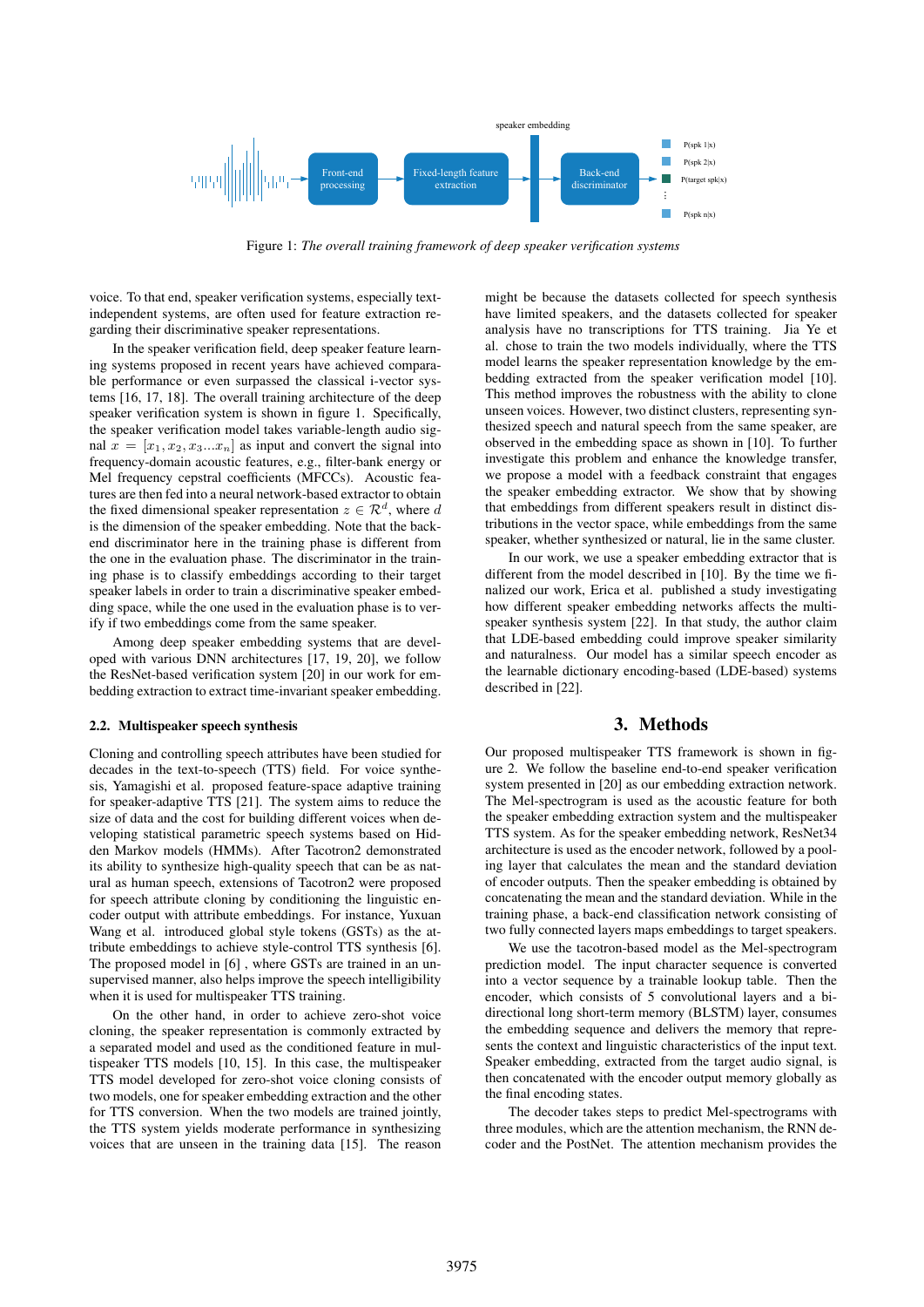

Figure 2: *Proposed multi-speaker speech synthesis model*

context vector for the decoder RNN to generate spectrograms that associate with specific encoder states for each decoding time step. In addition, it provides soft alignment between the input encoder states and the target Mel-spectrogram. For each decoding step, the decoder RNN predicts the spectrogram with respect to the context vector and the predicted result from the previous time step, where the previous predicted frame is taken by the PreNet module. Two linear projection layers are followed by the decoder RNN for predicting Mel-spectrograms and stop tokens, respectively. Stop tokens are the binary sequence that specifies the valid decoding frames, where 0 denotes a valid frame, and 1 indicates the end of the decoding process. The PostNet takes the predicted Mel-spectrogram as input to obtain the residual parameters that are related to future context since the decoder RNN is unable to foresee future frames. The predicted Mel-spectrograms are finetuned with the PostNet, which leads to high-quality outputs.

The speaker embedding network is engaged after the Post-Net during the training phase. It is added as a feedback constraint to force the TTS model to learn the speaker variety knowledge sufficiently so that the speaker characteristics extracted from synthesized Mel-spectrogram lays in the same distribution as those extracted from the natural speech from the same person. In this case, the parameters of the speaker embedding network are not updated during the training phase.

We use the cosine distance between the ground truth speaker embedding and the one extracted from the predicted Mel-spectrogram by speaker embedding network as one of the loss functions for optimizing the TTS network. Other than that, mean square error (MSE) between predicted Mel-spectrograms and the ground truth spectrogram, classification loss of the stop tokens, and the regularization loss for encoder-decoder parameters are applied to ensure correct predictions.

The Mel-spectrogram is converted back to the audio signal by the neural vocoder WaveRNN [23], which is able to generate high-quality speech at fast speed.

# 4. Experiments

We used four publicly available datasets for training and evaluation. All data from Voxceleb1 [24] and Voxceleb2 [25], with more than 7, 000 speakers, are used for training the speaker verification system. The VCTK English dataset [26], which contains 109 speakers with various accents, is used for TTS model training, while data from 8 speakers are randomly excluded as the VCTK test set. For each speaker in the training set, 8 utterances are randomly picked out as the VCTK validation set. 7 speakers from the Librispeech dataset [27] are randomly selected as the cross-domain test set. All audios are downsampled to 16 kHz in our experiments.



Figure 3: *Subjective preference result*

We evaluate the performance by comparing the proposed system, which has added feedback constraint (FC), with the multispeaker TTS baseline system without FC. The two systems are identified by 'baseline' and 'FC' in the following subjective and objective results. We first trained the baseline model until it can synthesize intelligible speech. Then the FC model is trained from the pre-trained baseline model while engaging the speaker embedding network. Both models are then trained to the same total training steps with the same batch size.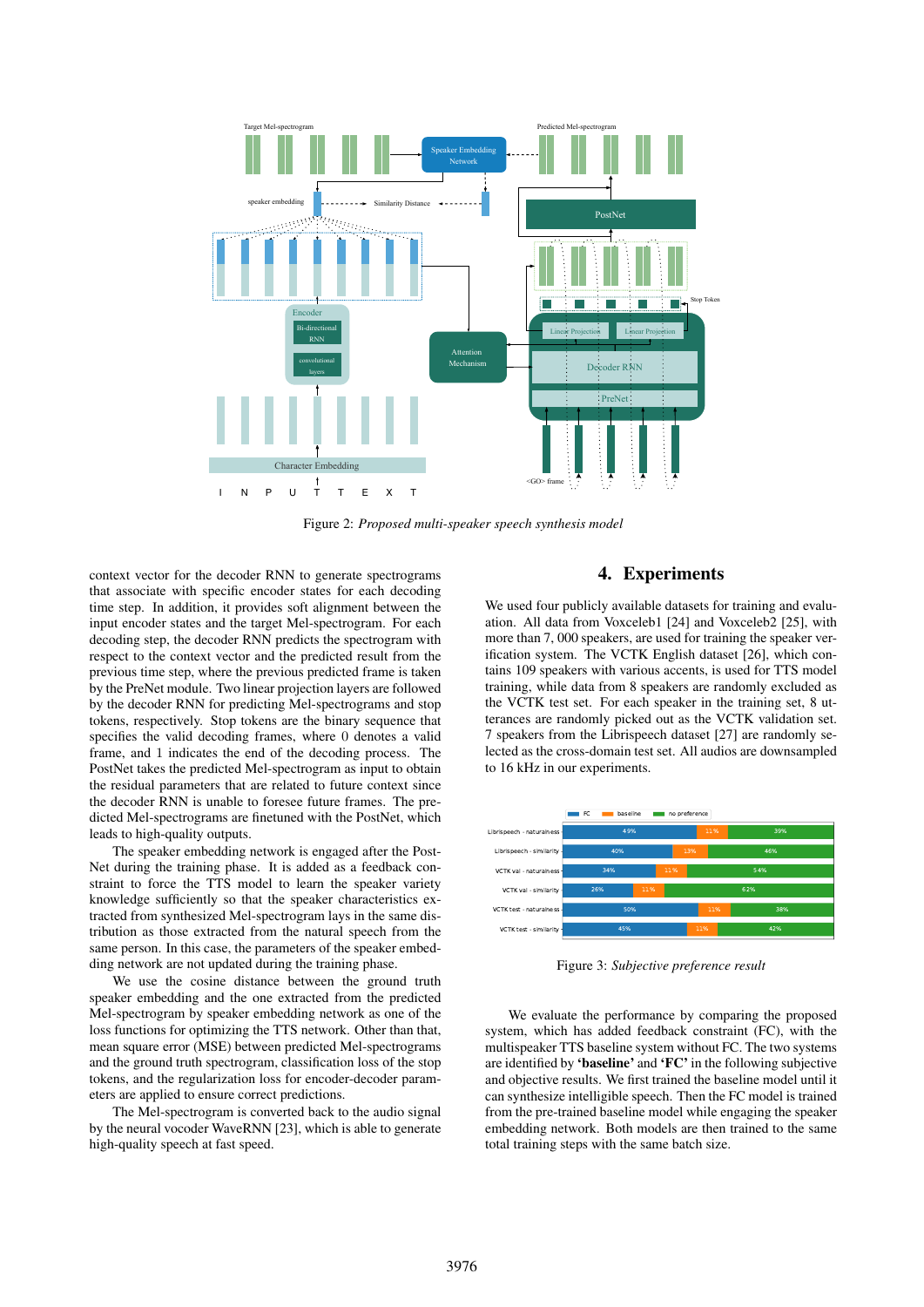

Figure 4: *Speaker embedding visualization by t-SNE for the VCTK test set. (a) baseline & text-dependent speaker embedding; (b) FC & text-dependent speaker embedding; (c) baseline & text-independent speaker embedding; (d) FC & text-independent speaker embedding;*

Table 1: *Objective evaluation results*

|                  | <b>Systems</b> | SV-EER $(\% )$<br>Dep / Indep | Average<br>cosine similarity<br>Dep / Indep |
|------------------|----------------|-------------------------------|---------------------------------------------|
| <b>VCTK</b> test | natural        | 1.76                          |                                             |
|                  | baseline       | 14.72/13.18                   | 0.403 / 0.333                               |
|                  | FC.            | 8.22/7.68                     | 0.764/0.577                                 |
| <b>VCTK</b> val  | natural        | 1.61                          |                                             |
|                  | baseline       | 9.22 / 8.23                   | 0.472/0.394                                 |
|                  | FC.            | 5.02/3.42                     | 0.842 / 0.67                                |
| Librispeech      | natural        | 5.26                          |                                             |
|                  | baseline       | 26.84 / 26.46                 | 0.222 / 0.139                               |
|                  | FC             | 16.54 / 16.11                 | 0.626 / 0.389                               |

#### 4.1. Subjective evaluation

We asked 12 people to choose their preferable speech for pairs that contain speech synthesized by both systems. Audios in each pair are synthesized with the same text content and the conditioned embedding from the same reference audio. Each person chose their preference concerning speaker similarity and naturalness from 38 pairs, which are randomly selected from the VCTK test set, the VCTK validation set, and the Librispeech set. Preference results are shown in figure 3. For subjective evaluation, the FC system outperforms the baseline system on all three evaluation sets. For seen speakers in the training data, the speech synthesized by both systems is close. Hence people do not have a preferred choice for more than 50% pairs in the VCTK validation set. Given these points, both systems can copy seen voices well, while the FC system obtains better performance on unseen voice cloning.

#### 4.2. Objective evaluation

For each utterance from all evaluation datasets, we synthesized speech according to the given transcript and the embedding extracted from the original speaker's voice. Two different synthesized results were collected for each utterance. Although both are synthesized with the same reference voice, one is synthesized based on the speaker embedding extracted from the utterance that has the exact same content, while the other result is synthesized with the speaker embedding extracted from a randomly selected utterance with different content. These are identified as text-dependent (Dep) result and text-independent (Indep) result in table 1. Speaker verification equal error rate (SV-EER) is used to evaluate the speaker discrimination performance for a set of embeddings. We randomly generate enrollment-verification pairs for each experiment, where half of the trials are cross-speaker pairs. We also compute the average cosine similarity between embeddings extracted from synthesized speech and the ground truth embeddings to measure the speaker similarity performance objectively. As shown in table 1, the FC system obtains significantly lower EERs than the baseline system on all evaluation sets, whether text-dependent or text-independent. The FC system also has higher average cosine similarities than the baseline system. In either case, we can conclude that the voice synthesized by the FC system is more close to the reference voice than the baseline system. The similarity is improved with the feedback constraint network.

Likewise, we can visualize the results from the embedding space by the t-Distributed Stochastic Neighbor Embedding (t-SNE), as shown in figure 4. The utterances synthesized by the baseline system with reference embeddings from the same speaker is in the same cluster, but do not have the same distribution with reference embeddings, even is closer to another speaker. For example, as shown in figure 4  $(a)$ , embeddings from 'p225-syn' have a distribution that is close to 'p376-org' other than its reference speaker 'p225-org'. For the FC system, the embeddings extracted from the same voice, either synthesized or natural, lie in the same distribution in the embedding space. Therefore, the synthesized voice is more close to the original speaker for utterances synthesized by the FC system.

#### 5. Conclusion

In this paper, a multispeaker TTS approach that explores the use of a speaker verification system is presented. A trained speaker verification system is incorporated into the TTS framework acting as the feedback constraint to facilitate voice cloning. Experimental evaluations, including both subjective and objective evaluations, demonstrate that our proposed system enhances the knowledge transfer from speaker verification to speech synthesis. Accordingly, our proposed method achieves significant improvement regarding voice cloning, which can be used for data augmentation or white-box spoofing attack in the future.

Acknowledgments This research is funded in part by Duke Kunshan University.